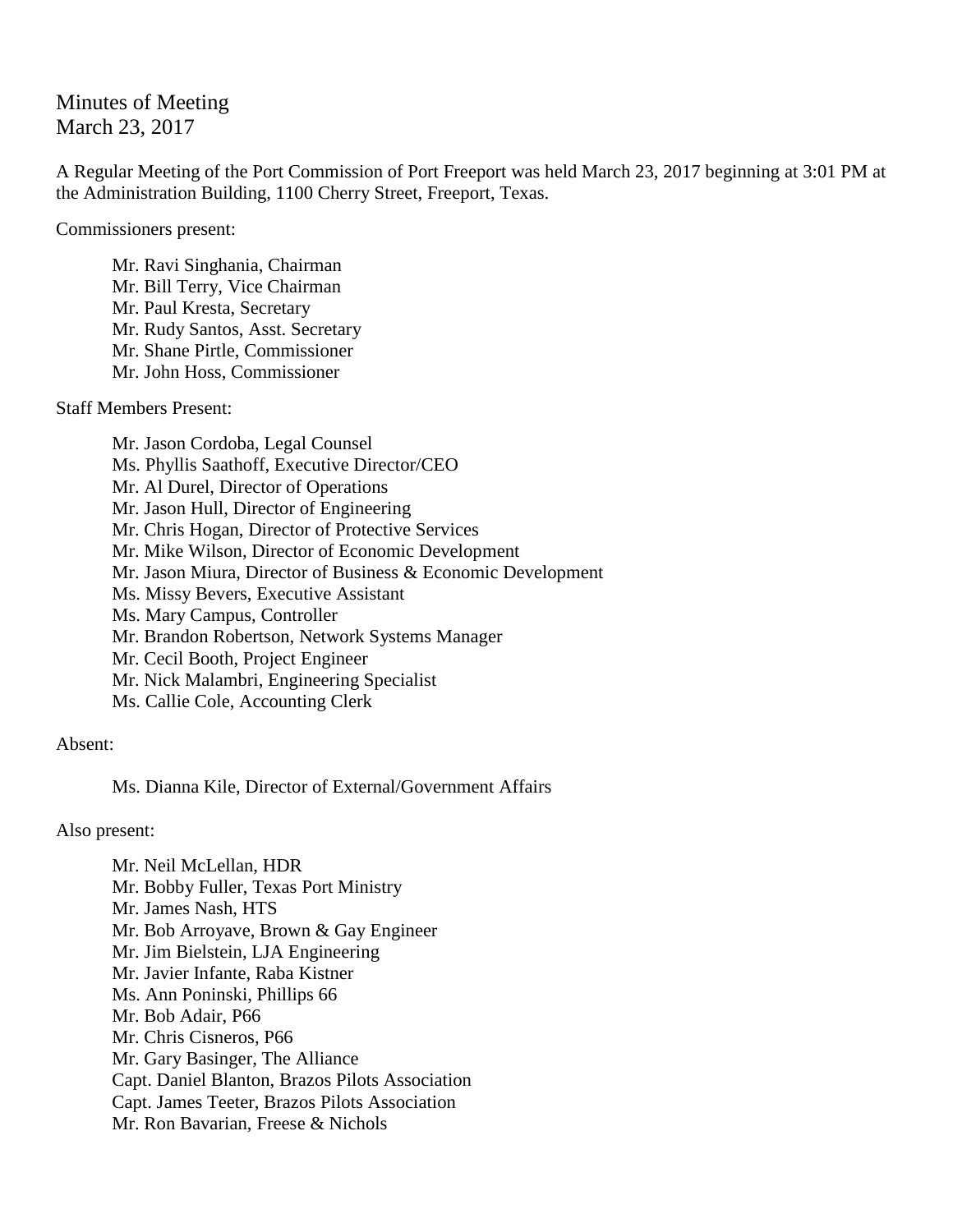- 1. CONVENE OPEN SESSION in accordance with Texas Government Code Section 551.001, et. seq., to review and consider the following:
- 2. Invocation Mr. Bobby Fuller, Texas Port Ministry
- 3. Pledge of Allegiance: U.S. Flag & Texas Flag
- 4. Roll Call. All members of the Board were present.
- 5. Safety Briefing Mr. Chris Hogan.
- 6. Approval of minutes from the Regular Meeting held March 9, 2017.

A motion was made by Commissioner Kresta to approve the minutes as presented. The motion was seconded by Commissioner Santos with all Commissioners present voting in favor of the motion.

- 7. Reports from Executive Staff:
	- A. Receive report from Executive Director/CEO on activities and matters related to administrative affairs. Port tenant updates, USCOE, rail issues, AAPA Committees, leases, contracts, upcoming Port and civic events and other related administrative affairs.

Ms. Saathoff reported that since the TSP meeting with the Corps, the engineering team and HDR have been working with the Corps to complete all documents to be published for public comment and concurrent agency review. This should be done by April 19. The Nexus Group meeting previously scheduled for March 22 was postponed due to numerous scheduling conflicts. The Port is supporting several bills in Austin, including one to extend the existing Heavy Lift Corridor from Hwy 35 near the Conoco Phillips site extending across the Matagorda County line to the Tenaris site. Staff has received letters of support from the cities along Highway 35, including West Columbia, Brazoria and Jones Creek. In addition, Representative Bonnen and Senator Kolkhurst have filed bills in the House and Senate, HB 4156 and SB 1921 respectively. Ms. Saathoff also reported on the Transportation Committee hearing held to hear testimony regarding SB 28, which provides for a revolving loan program for ports to fund channel widening and deepening projects that are authorized in a WRDA bill. The House Select Ports Innovation & Infrastructure Committee held its first organizational meeting. The committee heard testimony from the U.S. Army Corps of Engineers, TxDOT, Texas Ports Association, inland ports and the Texas Transportation Institute. The Port is tracking SB408 that will help define what the relationship between a chamber, economic alliance or another private entity and what is defined as an extension of the governmental body and making them subject to public information requests. The AAPA Spring Conference is the first week of April. In addition to the conference, Ms. Saathoff, Commissioners Singhania and Terry and Mr. Hull will be attending meetings at the Corps' office while in DC. The Texas Maritime Caucus has been reinstated and will also have their first meeting while staff is in DC for the AAPA Conference. Staff is also working to coordinate a meeting with office of management and budget. Upcoming events include Joe Ripple Dinner and Roast and J.A. Celebrity Waiter Dinner. Ms. Saathoff will be speaking at the Women's Transportation Seminar in Houston March 30 and will attend a dinner April 11 with Lance Fritz, President & CEO of Union Pacific Railroad. Commissioners Singhania and Terry will be attending the dinner as well. Additionally,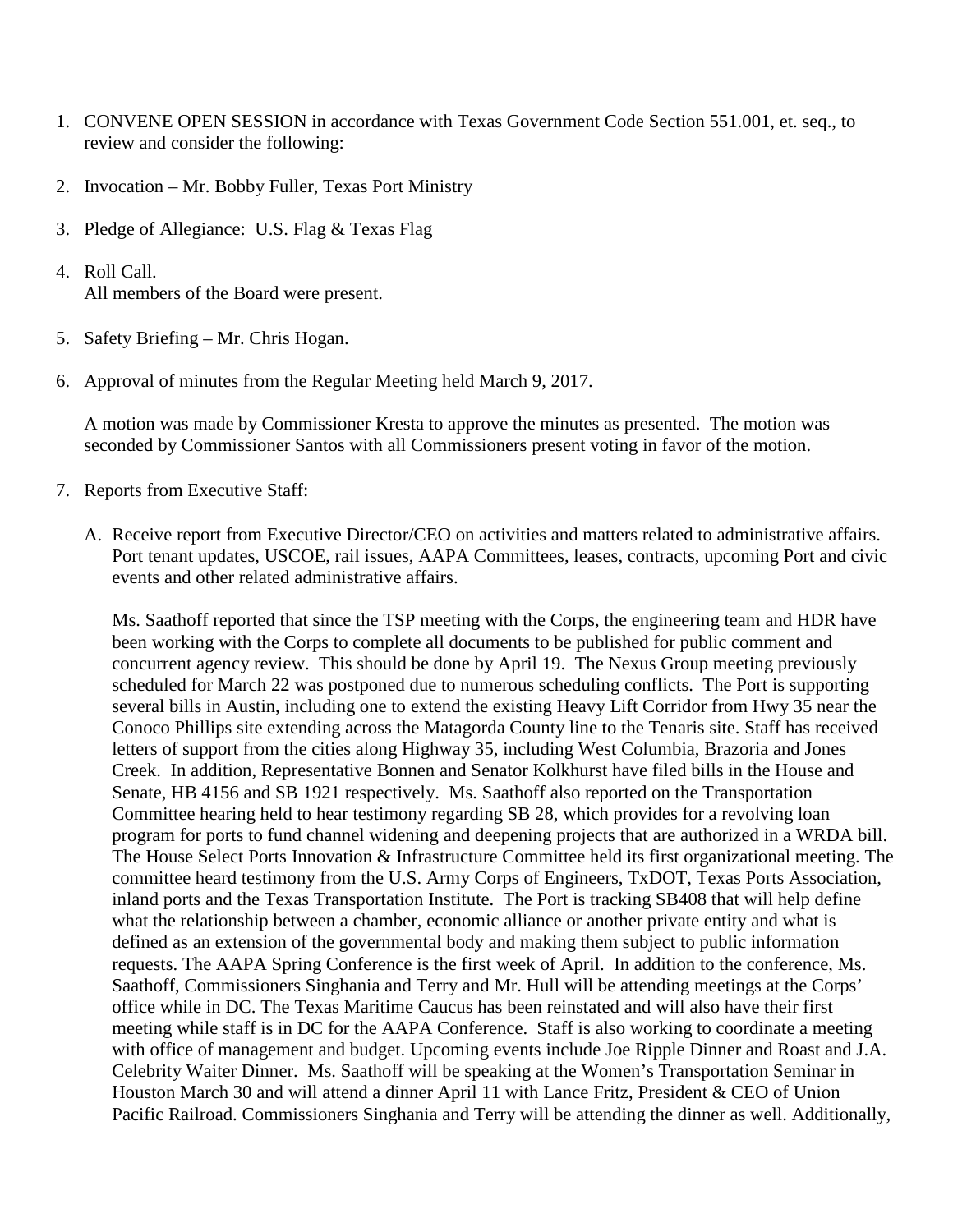Ms. Saathoff also reported on a conference call to discuss HB 2557, the Rail District bill, narrowing the scope and how it can be modified. Commissioner Singhania added the idea behind narrowing the scope to include Brazoria County and Fort Bend County is to get the bill passed.

B. Receive report from Controller on monthly activity and matters related to financial results, investments, insurance, leases, real property matters and other related administrative affairs.

Ms. Campus gave a brief financial presentation and update to the Commission.

C. Receive report Director of External/Governmental Affairs on activities and matters related to federal, state and local governmental affairs, Port tenant updates, USCOE, rail issues, HGAC/TPC, Committees, upcoming Port and civic events and other related governmental affairs.

Ms. Kile submitted a written report in her absence.

D. Receive report from Director of Engineering on activities and matters related to Freeport Harbor Federal Channel, capital projects and other projects, Hydrographic Report and other related facility engineering matters.

In addition to his report, Mr. Hull shared pictures of swap houses nearly complete in Freeport and Clute as well as progress on the constructions phases of Freeport LNG's Trains 1 and 2.

E. Receive report from Director of Operations on activities and matters related to operations, vessel activity, tonnage and other related port operation matters.

Mr. Durel reported that tonnage is down with Vulcan continuing to lag however they are expecting two vessels for March. Hoegh is also a little behind as compared to last year with 3600 units of import/export of autos. Vessel counts are still good with 114 vessels this year as compared to 106 last year. Mr. Durel also shared pictures of Catepillar pieces Hoegh has been moving through the Port. He also updated the Board on the gantry cranes on moves and down time.

F. Receive report from Director of Protective Services on matters related to safety meetings/injury report, security meetings, EMS update and other related safety, security and environmental matters.

In addition to his written report, Mr. Hogan reported on the I.T. project underway of migrating email to a cloud base program. BMAT met earlier in the month with Capt. John Taylor speaking on Best Practices for Emergency Management in the Marine Industry and Jeff Johnson with Resolve speaking on salvage and fire services vessel owners hire as part of their emergency plans. There was also an interest in a workshop for the new TWIC reader rules. Steve Roberts, who is an expert in national and homeland security regulations and laws, has volunteered his time to give the workshop with the Port hosting. The next BMAT meeting is scheduled for June 15. Commissioner Hoss added that he has asked Capt. Taylor to bring his presentation to the Board soon.

G. Receive report from Director of Business & Economic Development on activities and matters related to industry meetings and Port presentations, Port events, and other related trade development or community relation matters.

Mr. Miura reported on his attendance at the Trans-Pacific Maritime Conference in Long Beach, California and the Vehicle Logistics Conference in Huntington Beach. Upcoming meetings include a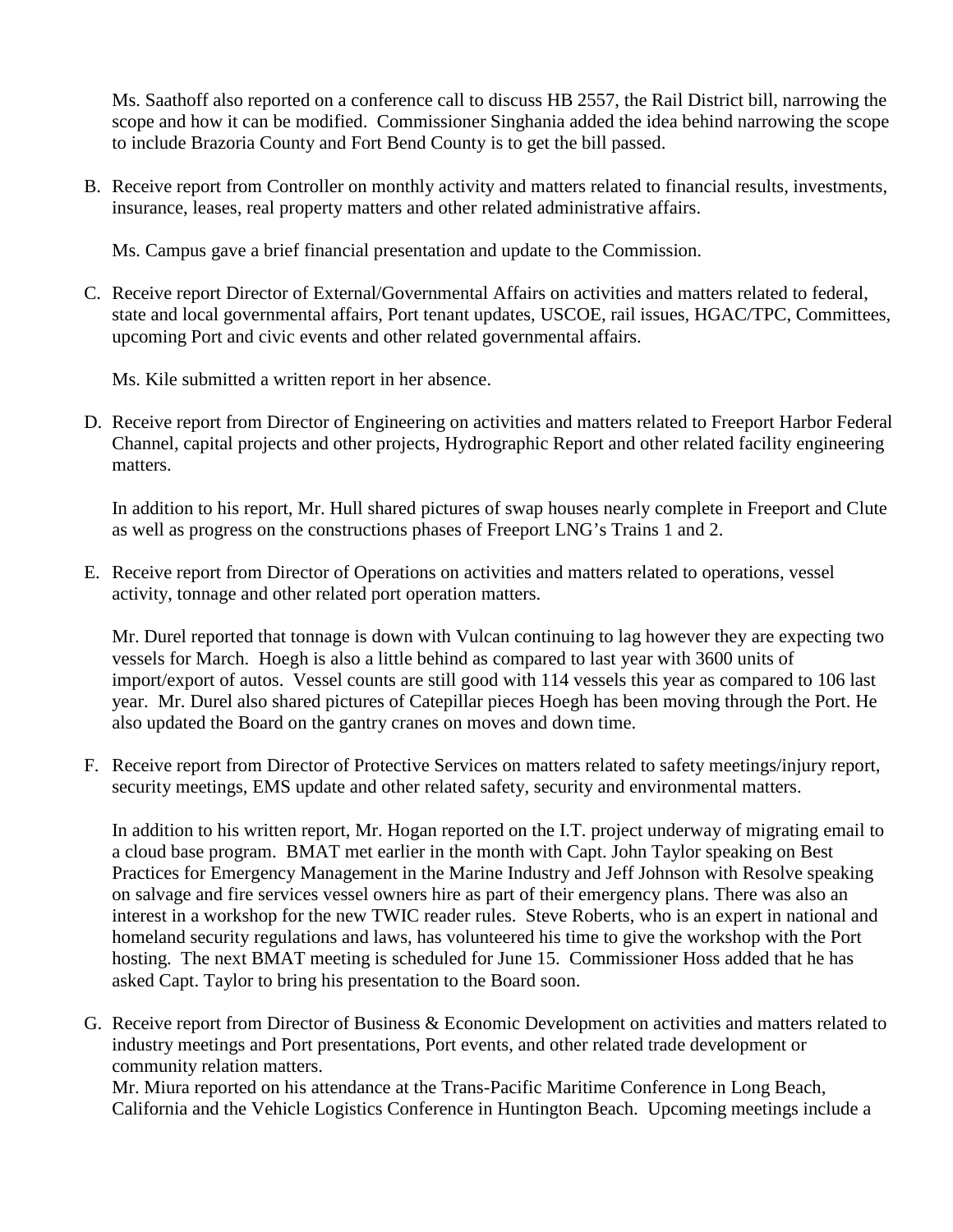March 28 meeting with TIL (Terminal Investments Limited) who is the preferred terminal provider across the globe for MSC. UP will also meet with staff March 29.

- 8. Receive report from Commissioners on matters related to:
	- A. March 9 & 23 Strategic Planning Advisory Committee Commissioner Pirtle reported the committee discussed the Cathodic Protection Repairs, Building 51 Paving and Parcel 14 Rail Development. . Additionally, a Professional Services Agreement was discussed for surveying the Horizon Terminal Services property. He also reported his unofficial visit for the replacement of the swing bridge on the San Bernard River. The Boys and Girls Club along with Yaklin Ford will be hosting a fundraiser at the Brazos Mall March 25. For every person who test drives a Ford, Yaklin will make a donation to the Boys & Girls Club.
	- B. March 9 Finance Advisory Committee Commissioner Terry reported that the committee discussed an update to the Port's brokerage services contract and the transfer of services to Hilltop Securities. They also received an update on the RFP process for financial software.
	- C. March 15 Security/Safety Advisory Committee Commissioner Hoss reported the committee discussed proposals submitted for security services contract and recommended the related item on the agenda for approval be tabled for further review. The committee also discussed port safety and the verification study to confirm that tenants are maintaining their safety procedures as well as reviewing safety incidents that have occurred within port property.
	- D. Meetings and conferences attended, Port presentations and other related Port Commission matters. Commissioner Singhania stated that as time allows, he would like to see the Rail District reach out to the cities for support. He also stated that Commissioner Payne has suggested the Port express its support for the dredging of the mouth of the San Bernard River and recommends requesting Chris Sallese with Dannenbaum Engineering make a presentation to the Port Commission.

## 9. Public Comment

There were no public comments.

10. Approval of financial reports presented for the period ending February 28, 2017.

A motion was made by Commissioner Terry to approve the reports as presented by staff. The motion was seconded by Commissioner Kresta with all Commissioners present voting in favor of the motion.

11. Adoption of a Resolution approving the application for tax abatement for Phillips 66 for property located in the Phillips 66 Reinvestment Zone No. 7, approving Tax Abatement Agreement on the same terms and conditions as granted to Phillips 65 by Brazoria County and authorizing Chairman and Secretary to execute said agreement.

For the record, Commissioners Kresta and Terry both acknowledged they would abstain from discussion and voting on this agenda item.

Mr. Bob Adair with Phillips 66 gave a brief presentation regarding this application stating they are requesting a 10-year abatement to construct a fractionator facility to process raw natural gas liquids into marketable purity products. This project is estimated to bring \$1.3 billion in capital investment and 1300 jobs during peak construction. The project will begin in the 1<sup>st</sup> quarter of 2019.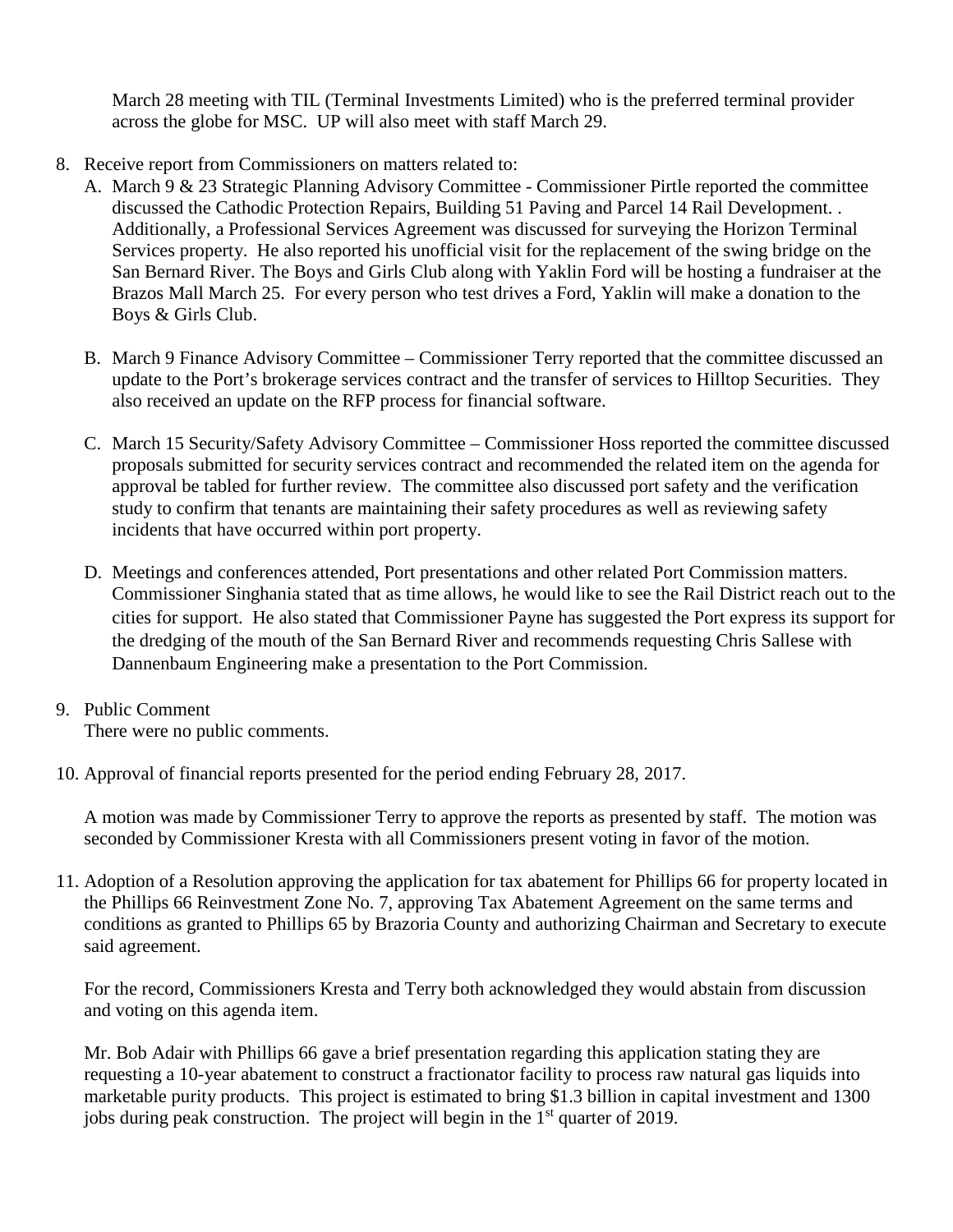A motion was made by Commissioner Pirtle to approve the resolution. The motion was seconded by Commissioner Hoss with all Commissioners present voting in favor of the motion, and Commissioners Kresta and Terry abstaining.

12. Approval of a contract with Sunstates Security for security services for a term of 3 years in the amount of \$1,279,279.00 per year with option to renew for 2 years.

This item was tabled.

13. Adoption of a resolution declaring items surplus and ordered sold separately for cash, after notice of sale and receipt of bids to the highest bidder, destroyed if no bids are received; or offered as trade-in for new property of the same general type.

Mr. Durel stated this is to surplus a 13-year old ice machine that cannot be repaired. A replacement will be purchased.

A motion was made by Commissioner Kresta to approve the resolution. The motion was seconded by Commissioner Hoss with all Commissioners present voting in favor of the motion.

14. Adoption of a resolution approving the acceptance of the Port's portion of proceeds received from high bidders on delinquent tax property held in trust by Brazoria County, Texas and authorizing the Chairman to join in conveyance to high bidders.

Ms. Saathoff read the account numbers and bid amounts included in the resolution exhibit adding that its staff's recommendation to approve these offers.

A motion was made by Commissioner Pirtle approve the resolution. The motion was seconded by Commissioner Kresta with all Commissioners present voting in favor of the motion.

15. Receive update from staff regarding the Brazoria-Fort Bend Rail District and the Brazoria-Fort Bend Nexus Group.

HB 2557 was discussed at the last meeting of the Rail District held March 17. A conference call was also held earlier in the day (March 23) to further the discuss the bill. A Master Services Agreement with Freese & Nichols was approved at the meeting for an amount not to exceed \$50,000 to move forward with Phase I which includes seeking additional funding for the Rail District. Freese & Nichols is prepared to make a presentation to Port Commission at a meeting in April.

Ms. Saathoff deferred to her previous comments regarding the Nexus Group.

- 16. EXECUTIVE SESSION in accordance with Subchapter D of the Open Meetings Act, Texas Government Code Section 551.001, et. seq., to review and consider the following:
	- A. Under authority of Section 551.074 (deliberation of personnel matters) for discussion regarding: 1. Discussion regarding the goals and performance of the Executive Director/CEO.
	- B. Under authority of Section 551.072 (deliberation of real property) for discussion regarding: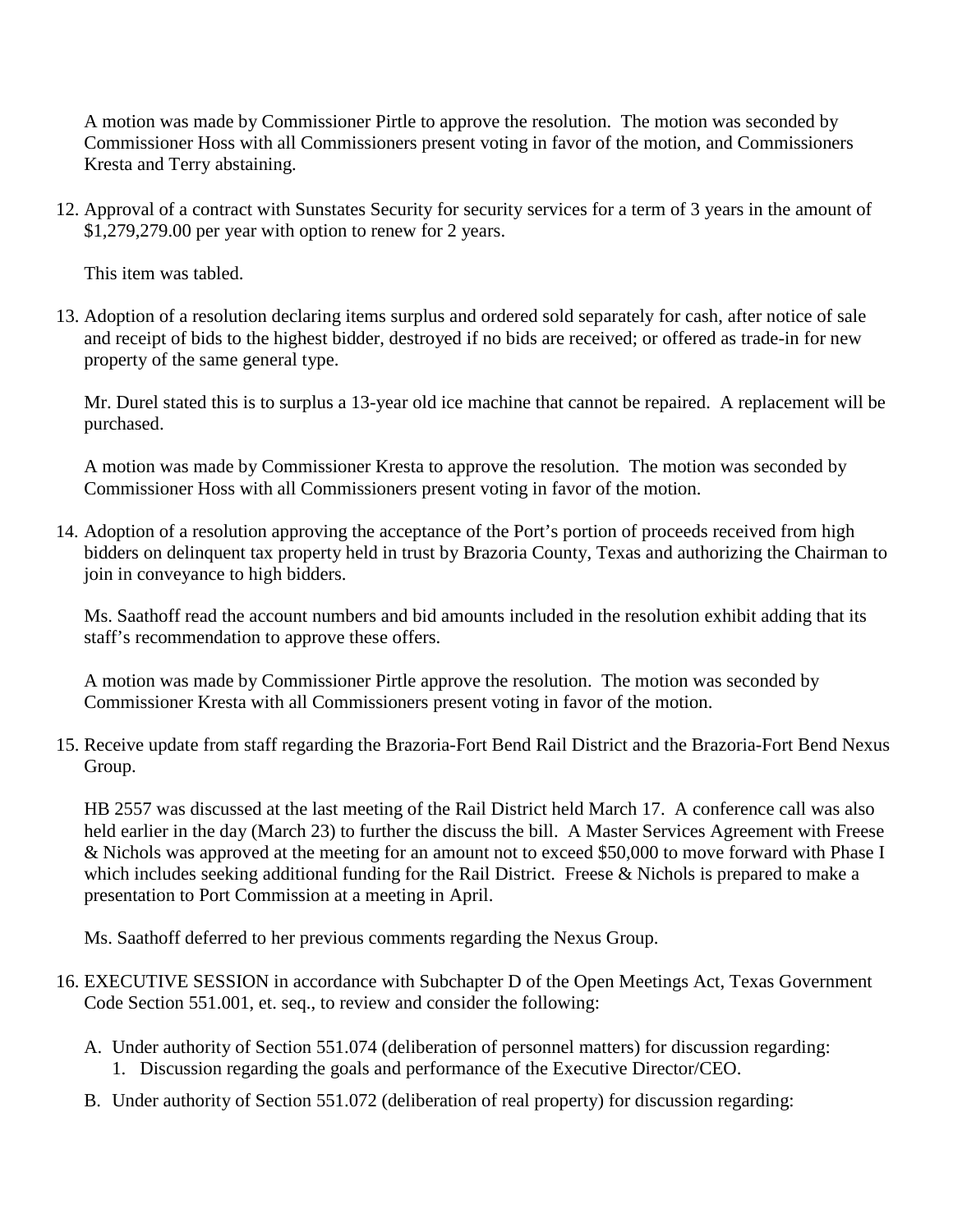- 1. The potential exchange, lease, or value of real property located at Port Freeport, including but not limited to Parcels 4, 5, 6, 9, 14, 19, 27, 31, 34, and 38.
- 2. The potential exchange, lease, or value of real property located at Port Freeport, including but not limited to Parcels 7, 8, 10, 26, and 37.
- 3. The potential purchase, exchange, lease or value of real property located at Port Freeport, including but not limited to the real property located at and contiguous to Berths 1, 2, 5 and 7.
- 4. Discussion regarding the potential exchange, lease or value of real property located in Freeport, Texas, including but not limited to the area known as the East End of Freeport and bordered by the following streets: FM 1495; East 2<sup>nd</sup> Street; Terminal Street and East 8<sup>th</sup> Street in Freeport, Texas.
- C. Under authority of Section 551.071 (consultation with attorney) for discussion regarding:
	- 1. Consultation with attorney regarding the terms and conditions of a Lease Agreement between Port Freeport and Brazos River Fleeting.
	- 2. Consultation with attorney regarding a Purchase Contract in the amount of \$105,000.00 for property located at Lot One (1) through Fifteen (15), Block Nineteen (19) Freeport Townsite in the City of Freeport, Brazoria County, Texas, according to the map or plat thereof recorded in Volume 2, Page 95 of the Plat Records of Brazoria County, Texas.
- 17. RECONVENE OPEN SESSION to review and consider the following:
- 18. Discuss and consider Executive Director/CEO compensation.

After discussing in Executive Session, Commissioner Kresta made a motion to pay a one-time lump sum salary payment of \$6500 to Ms. Saathoff for her performance for her first year of appointment. The motion was seconded by Commissioner Terry with all Commissioners present voting in favor of the motion.

19. Discuss and consider granting authority to Executive Director/CEO Phyllis Saathoff to execute any and all documents necessary and required by Stewart Title to close the transactions on the following properties:

515 E. Broad Street, Freeport TX (East End Property) and 523 W. 5<sup>th</sup> Street, Freeport, TX 427 E. Broad Street, Freeport TX (East End Property) and 528 Montgomery Street, Clute, TX (land owned by East End resident, house contracted by Port Freeport)

Ms. Saathoff stated that staff is ready to complete the transaction for two additional swap homes as listed in the agenda.

A motion was made by Commissioner Hoss to grant authority to the Executive Director to execute all documents necessary to close transaction for the properties listed above. The motion was seconded by Commissioner Santos with all Commissioners present voting in favor of the motion.

20. Approval of a contract with James Construction for the Parcel 14 Rail Development project in the amount of not to exceed \$21,286,265.94.

This item was tabled.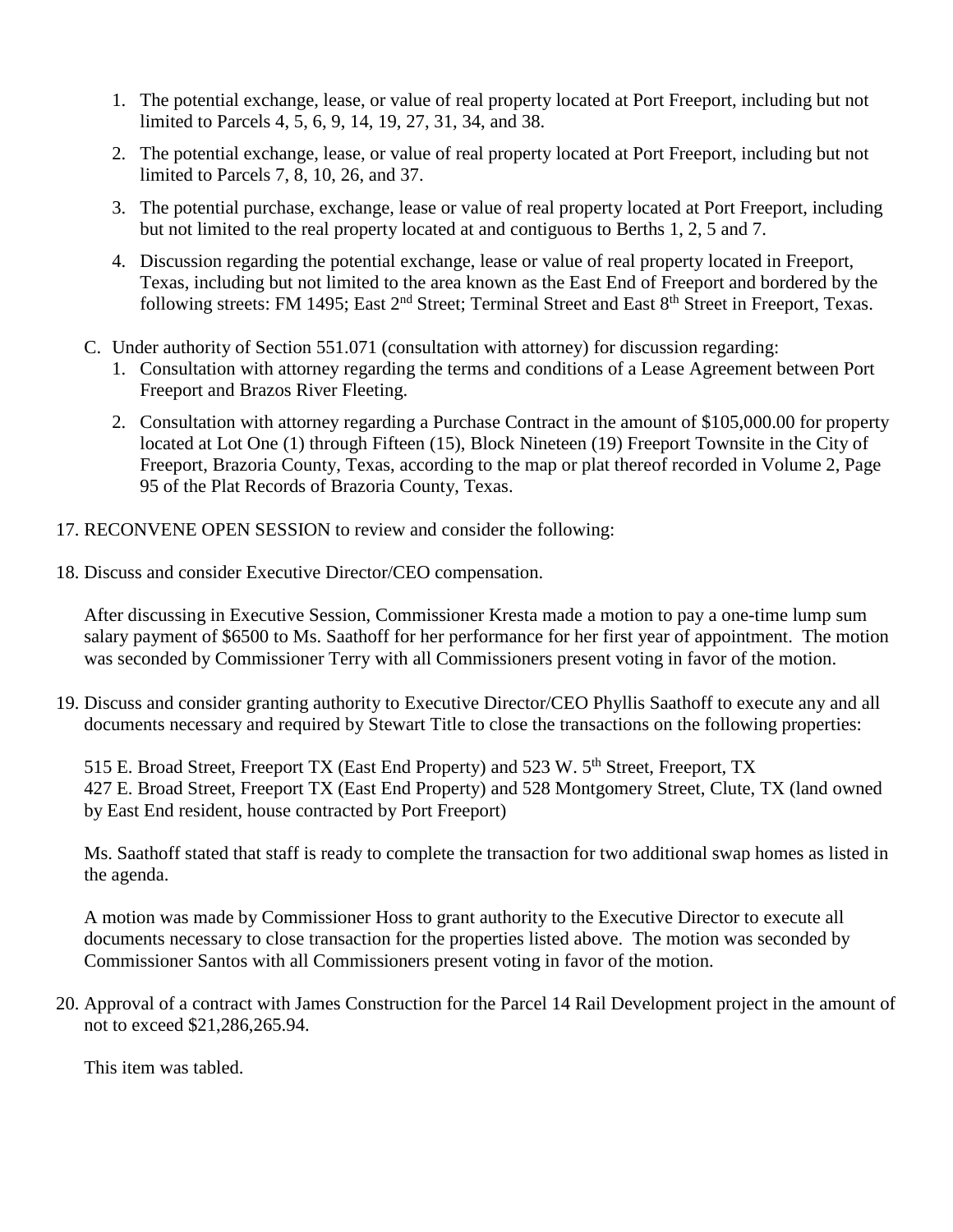21. Approval of a Purchase Order to Vulcan Materials for the purchase of Limestone at our contracted rate, in the amount of not to exceed \$2,065,000.00.

This item was tabled.

22. Approval of a contract with Tegrity Homes for the New Housing Project 2017 in the amount of not to exceed \$2,297,500.00.

Mr. Hull stated that competitive sealed proposals were open March 16 at 2:00 p.m. R & L Solutions submitted a proposal for \$189,000 per house with a schedule of 90 days. Tegrity Homes submitted a proposal for \$146,375.00 per house and a schedule of 60 days. Mr. Hull stated this was a competitive sealed proposal project and in accordance with 9.3 of the policy manual. Tegrity Homes received a combined weighted score of 7 points, R & L Solutions had a combined weighted score of 4.3 points. It is staff's recommendation to award contract to Tegrity Homes in the amount of \$2,297,500.00 to build 20 homes.

A motion was made by Commissioner Pirtle to approve the contract as staff recommended in the amount of \$2,297,500.00 or \$146,375 per home for a total of 20 houses. The motion was seconded by Commissioner Hoss with all Commissioners present voting in favor of the motion.

23. Approval of a Professional Services Agreement with John T. Jakubik, Associates in the amount of \$30,300.00 for surveying of HTS lease areas.

Mr. Hull explained there is a provision in the first modification to the Hoegh lease that upon execution of the lease that bonafied surveys be performed to record the boundaries of the lease areas which include 14 areas. It is Mr. Hull's recommendation to authorize Ms. Saathoff to execute an agreement with John T. Jakubik in the amount of \$30,300.00 for surveying services to survey Hoegh lease.

A motion was made by Commissioner Terry to approve staff's recommendation of \$30,300.00 for surveying services of lease areas, and request Hoegh to pay 50% of the cost. The motion was seconded by Commissioner Hoss with all Commissioners present voting in favor of the motion

24. Discuss and consider approval of a Resolution amending Port Freeport Investment Policy 9.1.

As previously discussed in Finance Committee, the Port's broker of record Coastal Securities is being bought out by FTN Financial and will no longer exist after March 31. After researching alternatives, Ms. Campus stated it is management's recommendation to amend the Port's investment policy to add Hilltop Securities as an approved broker and to open and transfer all security accounts from Coastal Securities to Hilltop Securities. Ms. Campus added that staff will be researching firms to add additional brokers to split and allocate investment accounts to have more than one broker on file.

A motion was made by Commissioner Terry to approve staff's recommendation to approve a resolution amending the Port's Investment Policy 9.1. The motion was seconded by Commissioner Santos with all Commissioners present voting in favor of the motion.

25. Approval of a Lease Agreement with Brazos River Fleeting for a certain 1.2 acres of land owned by Port Freeport situated in the 5.252 acre tract for a term of 10 years in the amount of \$20,000 per year with two 5-year options to renew.